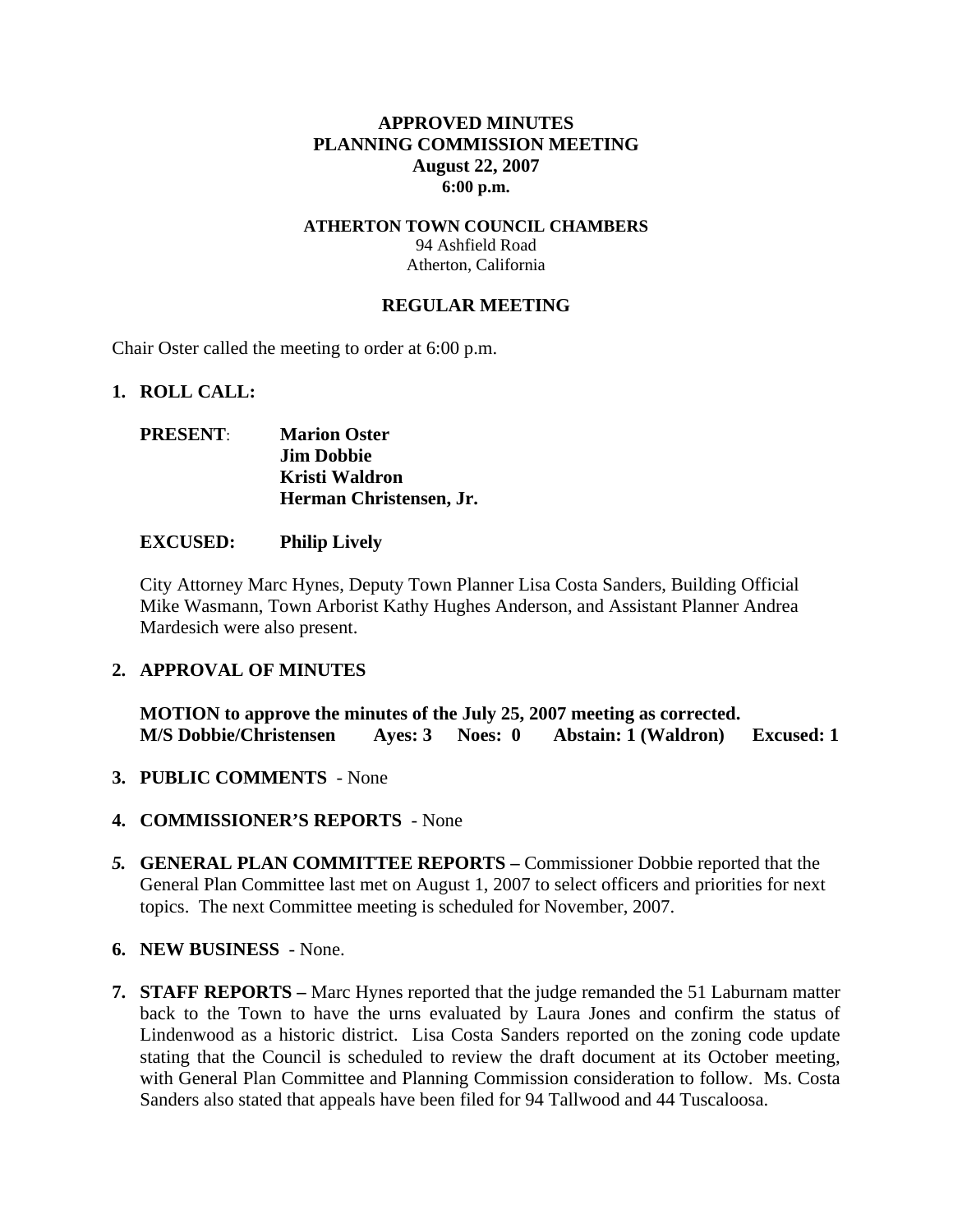# **PUBLIC HEARINGS**

**8. Variance – 2 Bellbrook –** Variance to allow a new detached accessory structure (pedestrian bridge) in the front yard. Atherton Municipal Code Section 17.36.050 and 17.56.050.

Andrea Mardesich presented the staff report noting neighbor concerns have been worked out and staff support for the request.

### OPEN PUBLIC COMMENT

Dan Lind, Walsh Road, stated that his concerns have been addressed. In response to a question from the Commission, Mr. Lind stated that his property has a vehicle bridge for access.

# CLOSE PUBLIC COMMENT

Commissioner Waldron expressed support for the request as the neighbors concerns have been addressed.

Commissioner Dobbie wanted to ensure the landscaping is installed and maintain the design of the bridge.

Commissioner Christensen stated that he feels this is a reasonable solution with the conditions of approval.

Commissioner Oster stated that the lot is unusual as it is divided by the creek and easement.

# **MOTION to approve the Variance to allow removal of construction of a pedestrian bridge within the required front yard setback at 2 Belbrook Way subject to the conditions of the Variance with the following additional conditions:**

**M/S Dobbie/Waldron Ayes: 4 Noes: 0 Excused: 1** 

# **Finding:**

- 1. There are special circumstances applicable to the property, including size, shape, topography, location or surroundings, where the strict application of the Zoning Title deprives such property of privileges enjoyed by other properties in the vicinity and under identical classification.
- 2. The Variance is subject to such conditions as will assure that the adjustment thereby authorized shall not constitute a grant of special privileges inconsistent with the limitations upon other properties in the vicinity and zone in which such property is situated.
- 3. The Variance does not authorize a use or activity which is not otherwise expressly authorized by the zone regulation governing the parcel of property.

# **Additional Conditions:**

Condition shall be added as follows; "Any permit for a fence shall not be issued until the design is first approved by the Town Arborist.

Chair Oster advised of the 10-day appeal period.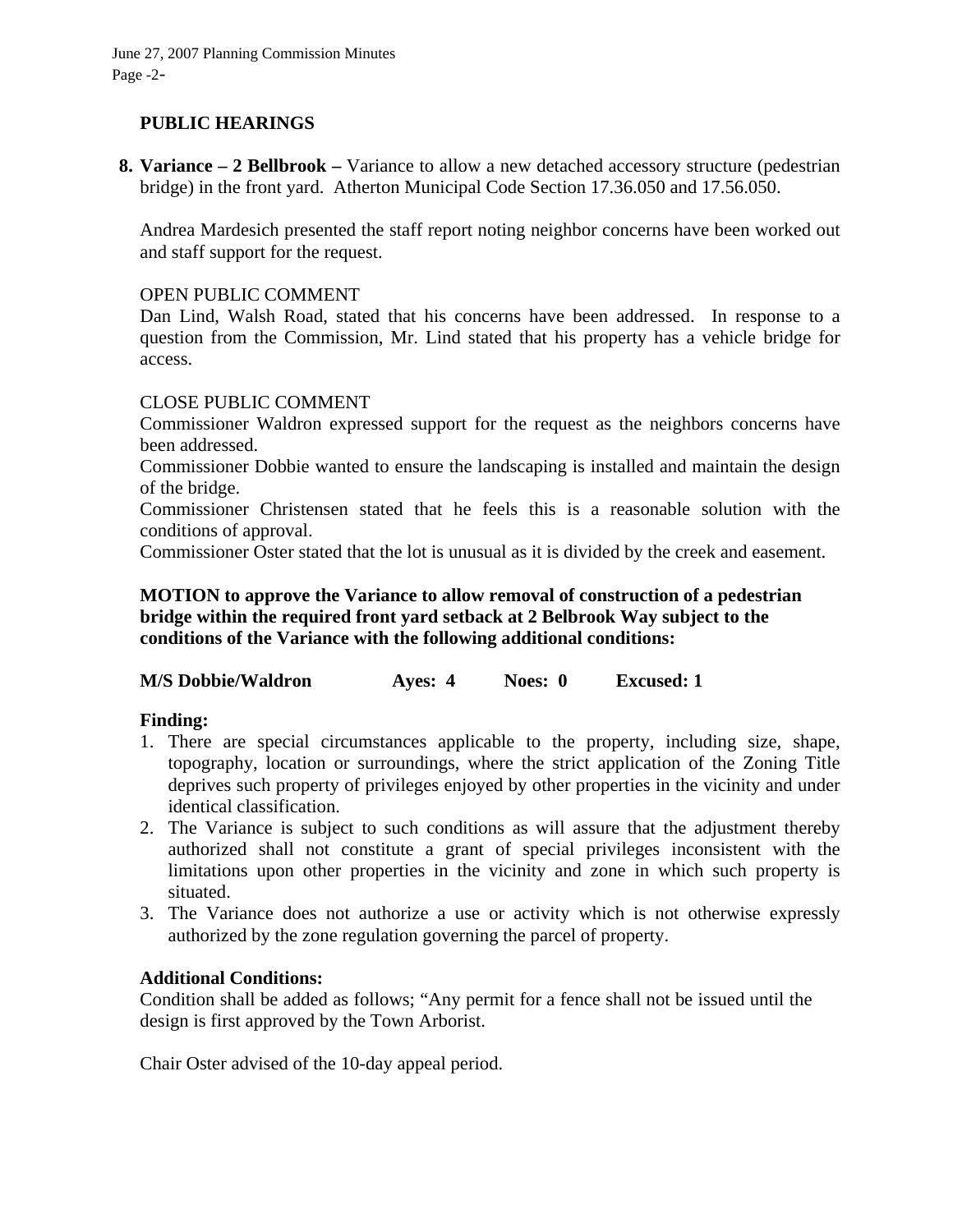June 27, 2007 Planning Commission Minutes Page -3-

**9. Heritage Tree Removal Permit – 188 Fair Oaks –** Heritage Tree Removal Permit to allow the removal of one heritage tree. Atherton Municipal Code Section 8.10.

Andrea Mardesich presented the staff report and indicated staff support for the tree removal request.

### OPEN PUBLIC COMMENT

Michael Young, Arborist, noted the severe lean of the tree and stated that other trees are well maintained on the site.

### CLOSE PUBLIC COMMENT

Commissioner Christensen stated that the site is heavily wooded and well maintained. He stated that the applicant should not have to install replacement planting.

Commissioner Dobbie stated that the tree looks healthy and expressed concern with the reason for the removal.

Commissioner Waldron stated that pine trees fall more than other species, that this tree appears to be at the end of its life and the property is well tended for.

Commissioner Oster stated that the tree leans toward the house and there are many other trees on the site. She also stated that the tree is near power lines and its removal will not impact privacy of neighbors.

# **MOTION to approve the Heritage Tree Removal Permit to allow removal of one heritage tree based on the following finding and subject to the conditions of the Heritage Tree Removal Permit with the following additional conditions.**

**M/S Waldron/Christensen Ayes: 4 Noes: 0 Excused: 1** 

### **MOTION (Christensen) to amend the motion to approve to remove condition #2 from the Heritage Tree Removal Permit. Waldron would not accept the amendment.**

### **Finding:**

1. The removal of the tree would not be contrary to the purpose and intent of the Atherton General Plan.

Chair Oster advised of the 10-day appeal period.

**10. Variance – 222 Atherton Avenue –** Variance to allow a spa to encroach into the required rear yard setback. Atherton Municipal Code Sections 17.36.050 and 17.56.050

Lisa Costa Sanders presented the staff report and indicated staff support for the proposed location of the spa.

In response to a procedural question, Mr. Wasmann stated that the Building Department is no longer issuing permits over the counter that require zoning review.